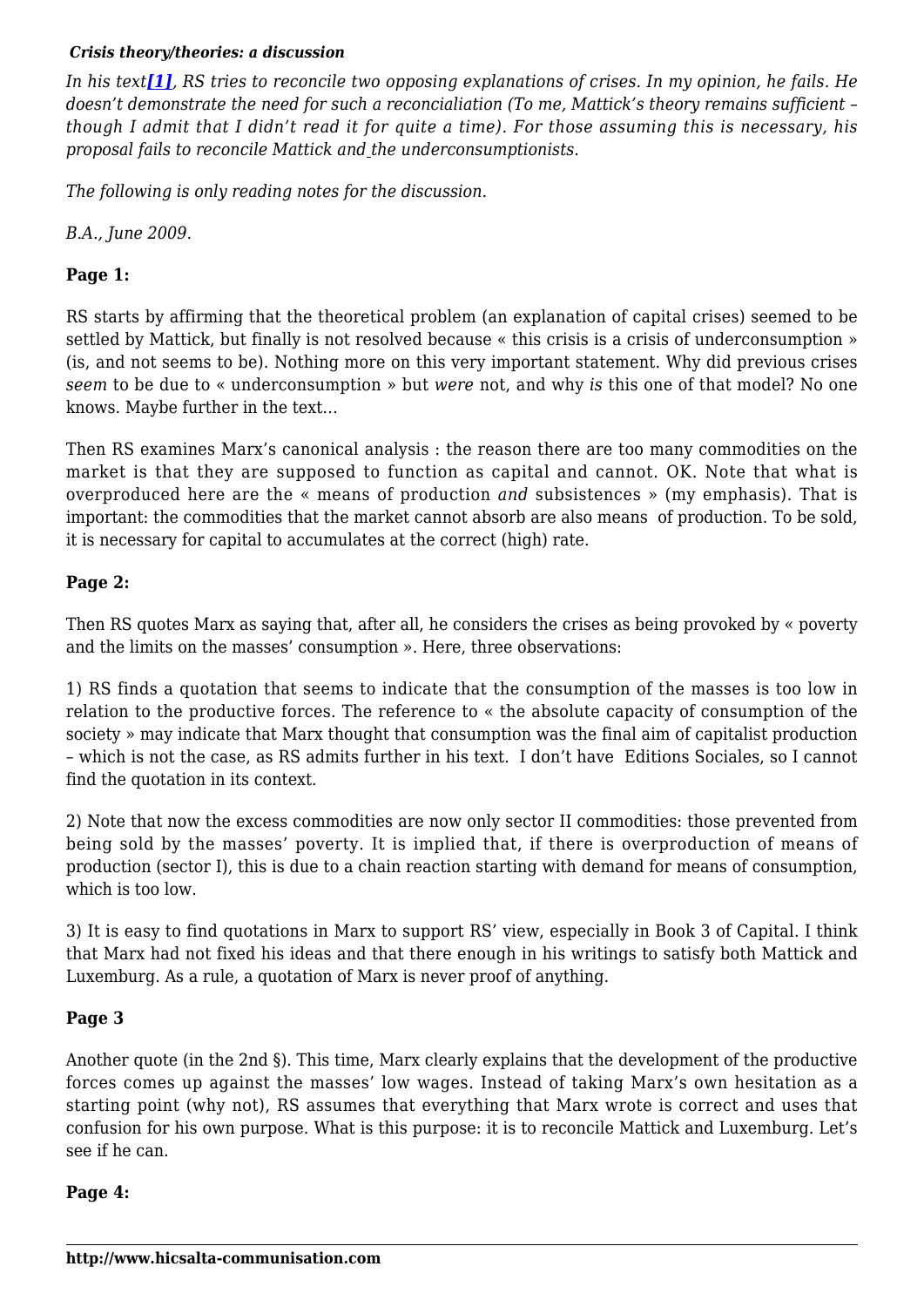RS gets to the point he wants to prove when he writes (1st §): "Thus, the tendency of the rate of profit to fall is identical to a problem of realisation ». Here, some observations:

- If there really is a problem of realisation, doesn't that mean that there is too much surplusvalue (Baran & Sweezy, for example) and not too little? Thus a « problem of realisation » should be identical to an increase of the rate of profit?
- In this statement, RS attempts to show that Luxemburg is right. He then turns to Mattick and criticizes him for not reading Marx attentively enough. RS finds a quote of Marx where we have the underconsumtionist point of view right after an expression of the overproduction/overaccumulation point of view. The first part (roman caracters) says 'fall of the rate of profit'. As the rate of profit is too low, commodities already produced cannot find their way back to productive capital because the capitalists do not want to invest anymore. It means that *when there is a crisis, there is a problem of realisation*. This is obvious. The second (italics) means what? That capital's rule of distribution and consumption prevent a new cycle of accumulation. Although one could argue that Marx had in mind here that workers onsume too much, I agree that in view of the context (pp. 1040-41 of vol. II of the Pléiade edition) underconsumption of the working class is what Marx wants to speak about. *And this is where he is wrong.* My feeling is that the text of Capital that RS uses in his presentation contains material for both Luxemburg and Mattick, and that it is not coming back to that text that will bring any help. If RS refuses to admit that Marx may sometimes be wrong, I do not need to go further.
- If not, let's observe that there seem to be a double identity in RS' mind: a) identity of the FRP and of realisation problems; and b) identity of realisation problems and of low working class cnsumption, as if the working class were 'responsible' for the realisation of *all* commodities, not only sector II commodities.
- As far as FRP and realisation in general are concerned, RS introduces the identity of the FRP and of the 'problem of realisation' on the basis of the situation of crisis, where the problem of realisation does exist, but as a consequence of the crisis, whereas the FRP is its cause. The FRP is not the crisis, but its preparation. RS fails to make the distinction, and thus can obtain an "identity" where there is none.

# **Page 5:**

New formulation of the identity of underconsumption and FRP: 'The overproduction of means of production is in fact an overproduction of commodities, relatively to the necessary limitation of working-class consumption'. Capital produces too much and the working class cannot absorb it, because its wages are too low. Is that all that makes capital erupt in periodical crises? Well, the following sentence introduces a sort of condition that is hard to decypher: it answers yes provided this limitation is also understood as the continuous growth of constant capital'. What does that mean? I couldn't say exactly. Maybe simply that the low consumption of the working class is the reverse side of the increase in the organic composition of capital, which sends us back to the FRP? If this were the case, it would be consistent with what I understood up to here. And it would confirm that, in RS mind, the problem of capital realisation is focused on sector II commodities.

Of course one can as soon argue that if workers don't buy enough sausages, in the end capitalists will cease buying iron bars, because of the ripple effect through the economy. But this is bourgeois economics, where final demand is the one and only rationale of production. To me, up till now, this rationale is production of surplus-value, the realisation of which automatically finds its way as long as the rate of accumulation is high enough, that is, long as the rate of profit incites capitalists to invest.

RS admits that statement immediately, but only to reaffirm that it is identical to the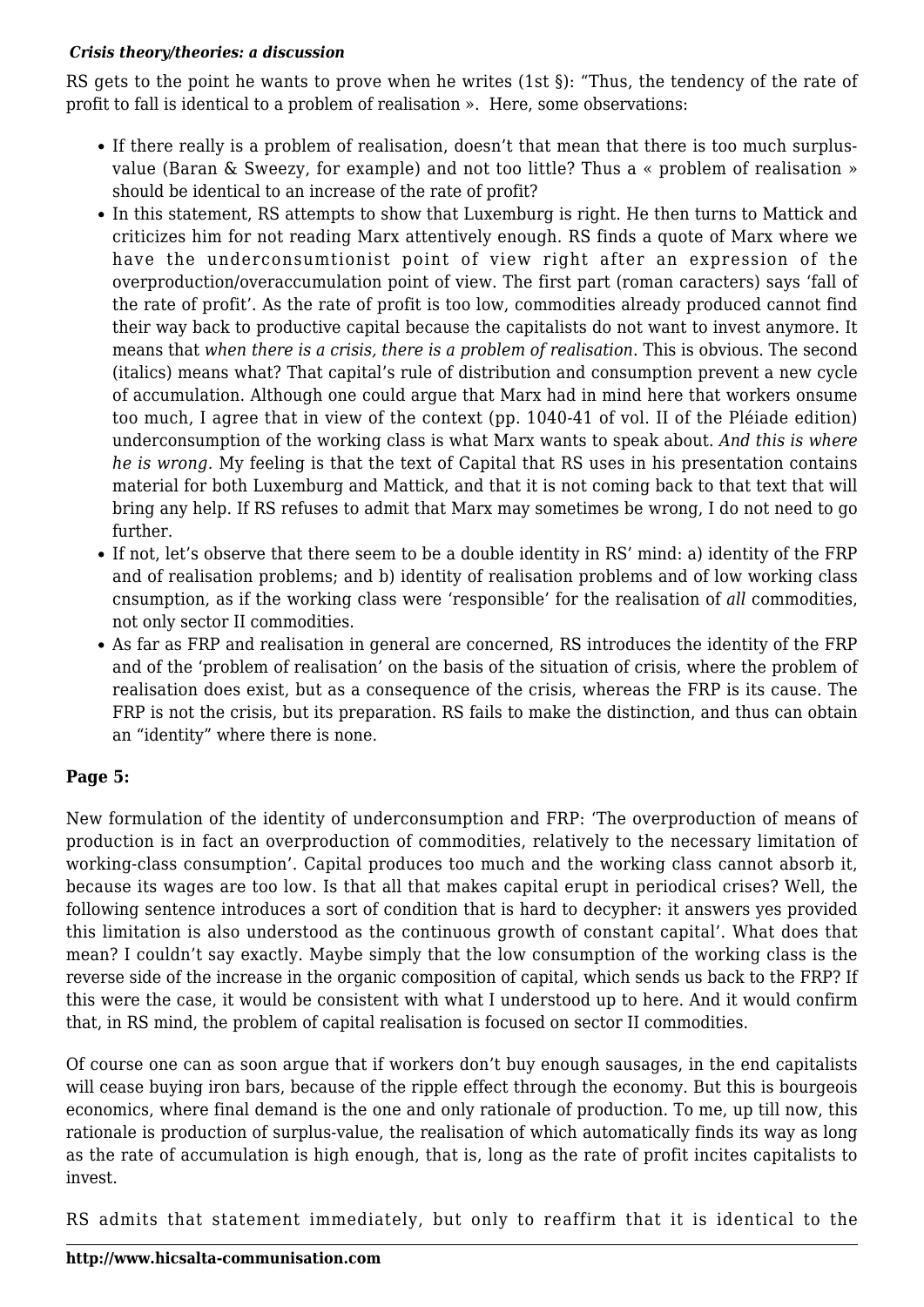underconsumption of the working class: « it is because the workers' consumption fund is constantly reduced relative to the mass of production […] that one arrives at the overproduction of capital ».

To RS, under-consumption of the working class (which, remember, causes (not: seems to cause) the current crisis according to him) and non-realisation of the surplus-value were the same thing. He shifts nonchalantly from one notion to the other, which leads me to think that, to him, the realisation of total surplus-value (sectors I and II) is conditioned by the level of working class consumption. I cannot believe that such a connaisseur of Marx and Mattick and tutti quanti would reach such a conclusion, and why. Maybe I should read further.

# **Page 6:**

RS begins by saying that he now wishes to turn from a static to a dynamic analysis of the crisis. At the first level (static), he considers that he has "produced a unified theory of crises ». What happens when the dynamic of the crisis is taken into account?

Mattick says that there is a disproportionality between production and consumption, and that it is a good thing for the accumulation of capital, and part of its expansion. If that means that the accumulation implies a rising organic composition of K and thus a decline of sector II relative to total production, I agree. And I agree with what follows, namely that all crises accentuate that tendency.

The following § has to be read with attention. First, Mattick's idea (to be checked but we cannot for lack of references) is reiterated: the growth of the organic composition of K is normal in an expansion phase. Then: « Under-consumption and over-production of K are the same immanent contradiction in K accumulation, which erupts in crises ». Are we still with Mattick, or is it RS speaking here? I assume the latter, judging from my memories of Mattick, but for those who haven't any, it is hard to distinguish and thus they believe that the notion of under-consumption has Mattick's blessing. (I can't exclude this, but would be surprised and, if so, compelled to disagree with dear old Paul).

Then comes a development on rate and mass of profit. This is a very old idea (including of Marx) that the FRP can be offset by its mass. To me, although this may be true for an individual capital, it is not for K as a whole. I may be wrong on that, but I still have to understand why. Anyway, let's simply retain here that RS' conclusion is: « over-accumulation *is* over-production, over-production *is* overaccumulation ». What a discovery! Either I miss the point completely or it is obvious. Whatever the answer, note what follows: RS recognises that sometimes Mattick gets near « this unification of the theory of crises ». But now, the unification is no longer the identity of over-production of capital and under-consumption of the masses. It is the unification of overaccumulation and overproduction. For those who noticed, in this subtle shift, something that is anathema to Mattick (underconsumption of the masses) is replaced by an obvious statement he would accept. And the shift allows RS to get Mattick's blessing for the anathema!

# **Page 6 sq:**

A development on the fact that Mattick sometimes gets very near the unification that RS defends doesn't convince me. Without going into detail, it seems that RS misinterpretes Mattick's sentence which he himself stressed (italics). The purpose of this development is of course to support RS' interpretation, since Mattick himself was on the verge of obtaining the same result.

**Page 7** has an interesting development on the lowering of the organic composition due to crises, showing that C is more severely devalued by the crisis than V. OK, maybe. This explains how the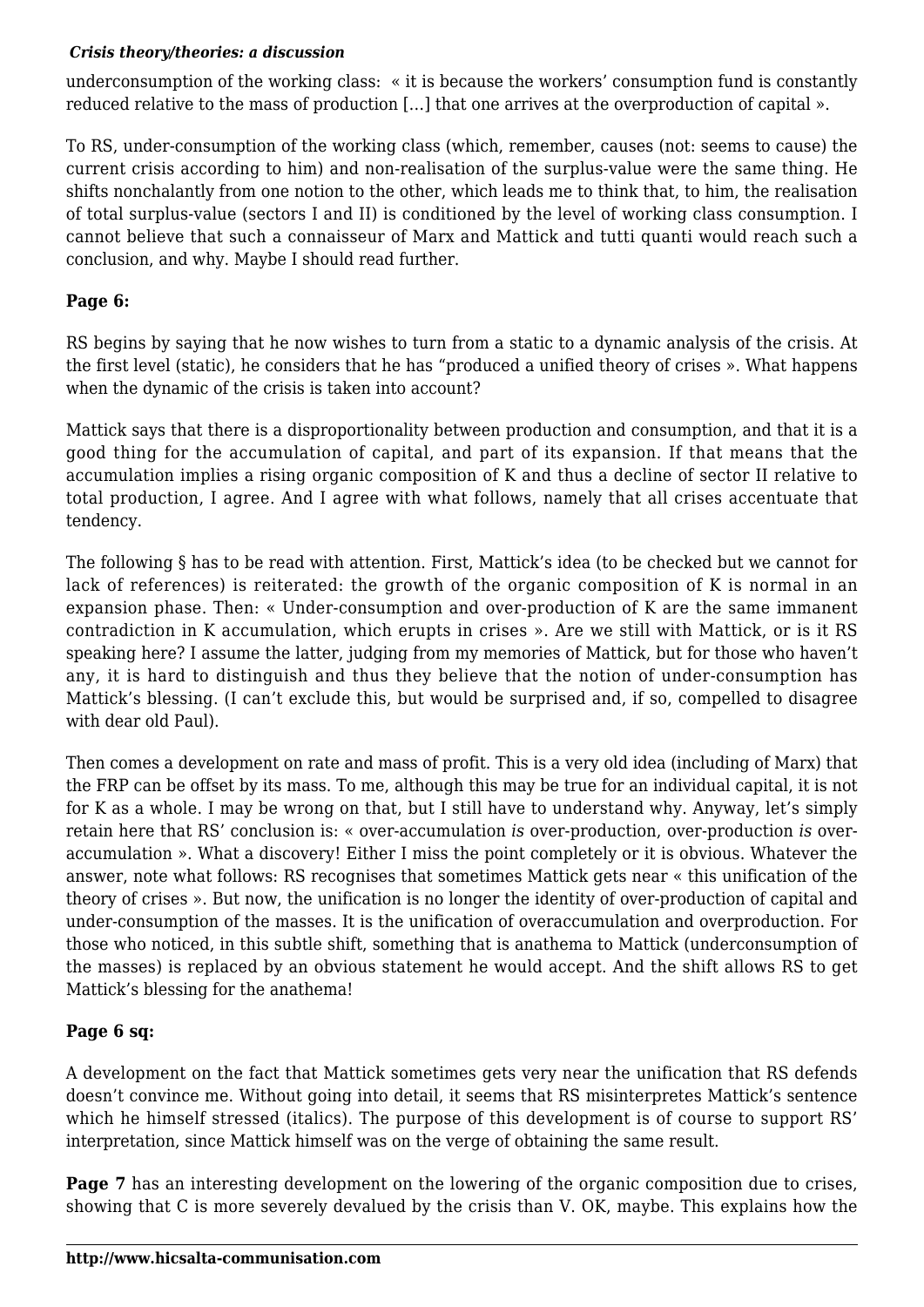rate of profit is more easily restored than currently thought, because the organic composition moves more quickly to an acceptable level when C decreases faster due to the crisis than V. This passage lays the ground for the § page 8 starting « Nous avons cherché… ». What do we read?

- 1. Re-affirmation that the FRP is identical to the underconsumption of the working class. This « was demonstrated earlier in the text ». No, it wasn't.
- 2. Then: the obvious statement (consistent with Mattick's thinking): that to resume capital accumulation, far from handing out money to the workers, the capitalists increase the rate of exploitation.
- 3. This is followed immediately by a bizarre mishmash in which the relatively higher share of capital invested in wages (due to the lower organic composition) is equated to the « increase, relative to total production, of the share of income intended for consumption ». Here wages become « income", not (variable) capital! I understand that in RS' mind, the relatively higher share of capital spent on variable capital after the crisis somehow eases the problem of realisation, thus reconciling the two branches of the theory of crises. But at the same time, RS feels obliged to reassure us of his orthodoxy by rejecting the under-consumptonists position: it is not the increase of the buying power of the workers that resolves the crisis, but that « the rate of profit has been restored by an increase of surplus-value *and* by a change of the organic composition that reduces the share of income transformed into constant capital ». This is basic Mattick, on both sides of the *'and'*. (But the purpose of the italics is to underline that RS has made a substantial breakthrough in terms of theoretical unification). Now follow me: if the share of income spent as constant capital is reduced, it necessarily means that the share spent as variable capital is increased. In the first part, income is the capitalist's profits, that he invests or consumes. In the second, the hiring of workers (investment in variable capital) tacitly becomes a growth in the income of the working class. It looks like an overture to the same under-consumptionists. Maybe not; maybe RS simply thinks that if total K divides into a smaller C and a higher V, its reproduction is easier, as if only workers were buyers of total output and as if the capitalists were not able to adjust the size of sector II to the changing size of V.

# **Page 8:**

We have here yet another formulation of the identity of the FRP and under-consumption of the working class. « The same phenomenon, the increase in the organic composition, is on the one hand the FRP and on the other the structurally necessary decrease of working-class consumption ». The same idea is repeated four times in the four following sentences. Repetition is no proof. Furthermre, we sometimes have 'consumption of the society' and sometimes 'working-class consumption' as strict equivalent. In this summary version, the identity trick is obvious: V decreases absolutely/relatively compared to C, hence production bottlenecks. As this is an indomitable law of capital, it is also a law that there are fewer and fewer workers to buy the output. I wonder how RS can be convinced by this kind of reasoning. I do not want to enter into a lengthy discussion on the theme 'capital is its own market', which is the basis of Mattick's thinking (as far as I remember). It is up to RS to show that this is not valid anymore. The decrease of V relative to C is obvious. He should have shown that sv (pl), which is composed of both means of production and means of consumption, needs more working-class consumption to be realised – which to me, as yet, is absolutely wrong. The rest of the conclusion is nothing but endless repetition of the same proposition.

# **Page 9:** The reason why.

Why do we have to unify the theories of crises? I don't know. RS says that this is "essential if we want to define the current crisis". He repeats that this crisis is a crisis of realisation, without explanations. Maybe he has shown that elsewhere. It seems that this is part of his view of the